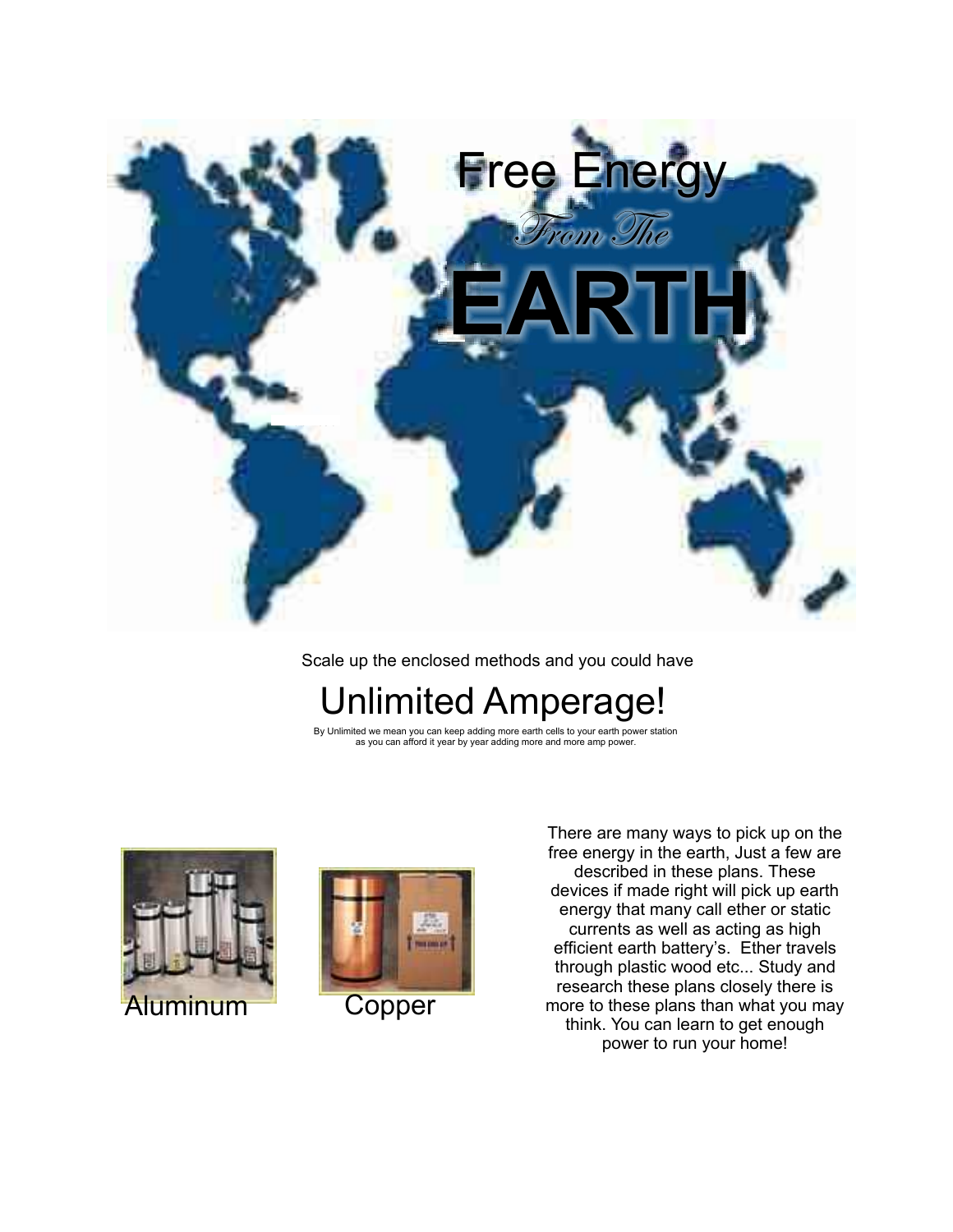#### **Experiment #1 How to assemble a 12 vdc system**

1. You will have 12- 4" 3/4" copper piping, or If you did not purchase the kit then cut your copper to this size. KIT: take each piece of copper and tape the tops with 1'' masking tape.

2. Now using RED LACQUER spray paint (Which you can buy at any hardware store), Paint the outside of the copper all around. ( DO NOT PAINT THE INSIDE.) let air dry for 24 hrs. Now remove 1" masking tape.

3. Take the copper pipe outside to the area that you are going to use. use a hammer and hammer each one Into the ground up to the 1" copper exposed top. do not let the exposed copper touch the earth in the final placement. Dirt should be moist. Not real dry.

4. Now remove each pipe and place a thick piece of plastic on bottom of copper pipe to cap it. LET IT BE LOSE, DO NOT TAPE IT. YOU WANT RAIN WATER TO BE ABLE TO ESCAPE FROM EACH PIPE, Do not let exposed outside copper touch the earth.

5. Now hammer each pipe back Into the same holes. place each 2" piece of zinc rod ( or a long bolt, most bolts are zinc plated ) into the center of each pipe. The zinc Is the NEGATIVE and the copper is the  $+$  POSITIVE.

6. Now connect them in series to get 12 volts, use clip wire or solder them. If you are going to leave It outside for a long time then make sure connections are soldered and then painted to protect them from the weather. The rain will replenish your earth batteries. Top get more amaperage with this type simply add more copper and zinc rod cells USE 3' PIECES OF COPPER PIPE INSTEAD OF 4" PIPE. THEN CONNECT EVERY ROW OF 12 PIPES IN PARALLEL.. ADD AS MANY ROWS AS YOU NEED UNTIL YOU GET THE DESIRED AMPERAGE YOU WANT. **( THINK BIG! )** This can be a very powerful free energy system for your home or other. Not only will you get an earth battery effect, but you will also be collecting earth currents from ether /static and under ground radio waves as well.

7. The deeper you go with the copper pipe, the more amperage and voltage you can get.



 $1"$  Copper =  $+$ Positive 1.5 vdc each cell you make

This represents one cell. A qty of 12 to 14 will give you 12 - 14 volts dc when connected in series.

> Cut 12 - 4" L x 3/4" copper pipe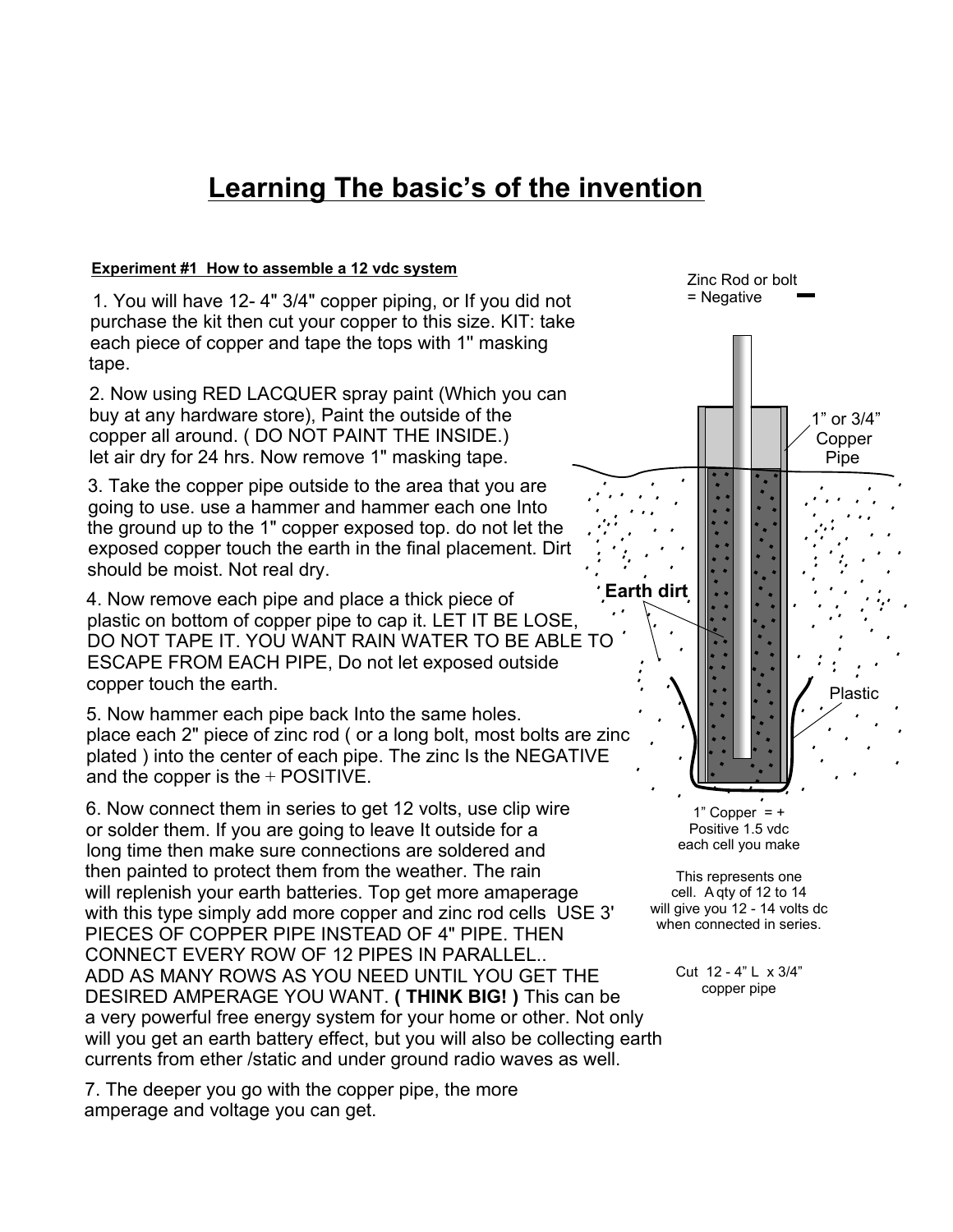#### **Experiment #2 How to assemble a 12 vdc system**

This is just an example to go by and is not the best way but is low in efficiency! See our capacitor earth cells, coil type or flat sheet type. They produce far more amperage and voltages than this type.



10' L x 3/4" D copper pipe

### $= 1 - 12$ vdc array

NOTICE: Do not paint the 10 foot copper cell. Keep all copper exposed to the earth. The more exposed copper the better. For higher amperage output, use a zinc or aluminum rod 10/16" Diameter which will leave a space of more than  $1/16$ " to the copper.

#### **Advantages of earth powered batteries**

- 1. Free Energy
- 2. Long Life
- 3. The collection of aether energy.
- 4. Cells are also replenished by outside weather. Rain as well as lightning charges.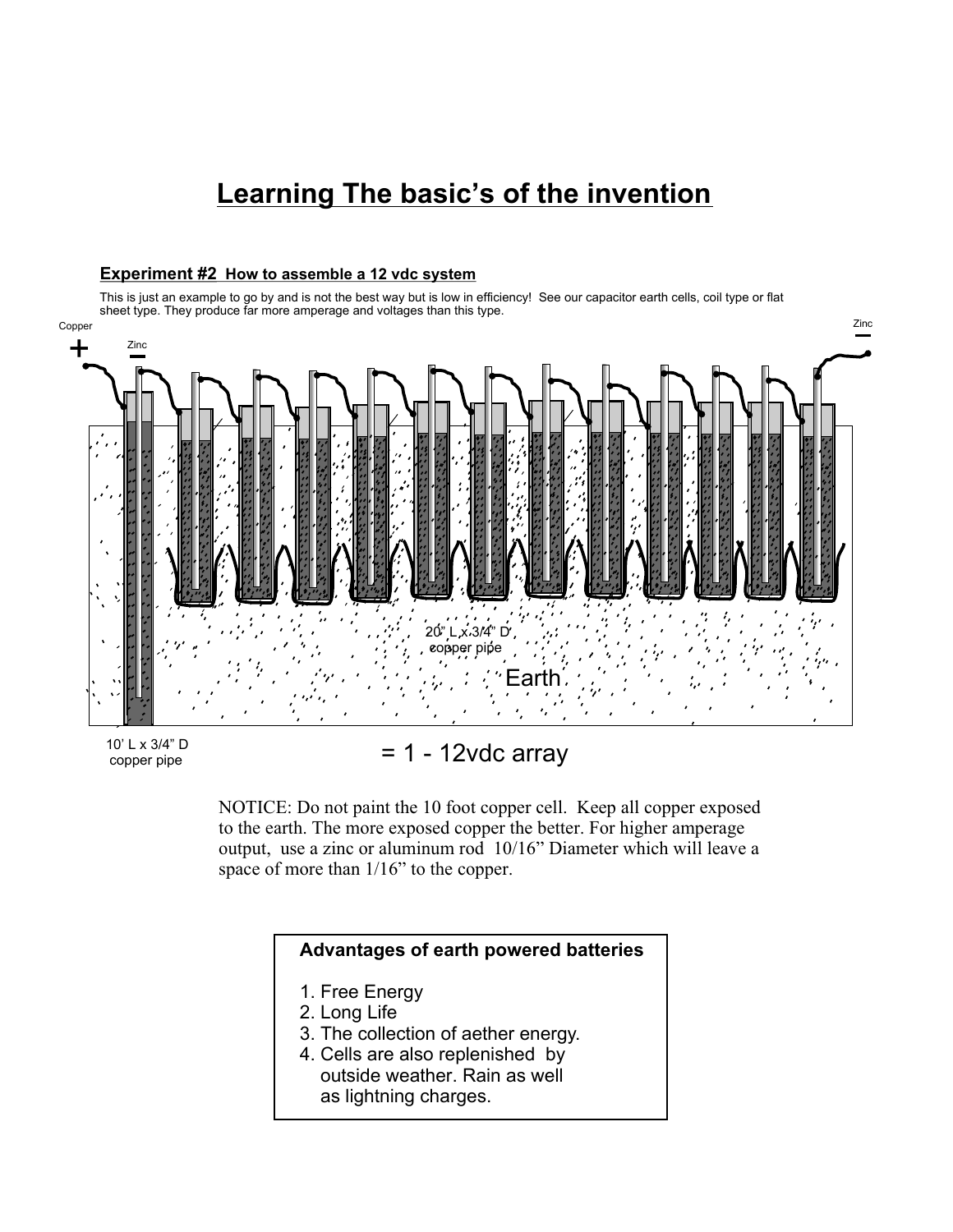You can purchase Zinc rods or zinc plated bolts at any hardware store, most all nuts and bolts they sell are zinc coated and will work just fine. They also carry aluminum sheeting. Most hardware stores can order you copper sheeting as well.

#### **Experiment #3 How to assemble a 12 vdc system**

This is a simple way to produce more amperage but is not practical, we are only showing you this to educate you. The closer the zinc rod is to the copper the more amperage you will get as well as going deeper into the earth. If you do decide to build this basic set up. It is suggested that you solder all leads very well and dig deep enough into the earth to hide the tops of each cell. By covering the tops with dirt the cells can short out so what you want to do is to paint the exposed tops with lacquer or enamel paint then cover with plastic, cover with dirt and allow both the negative and the positive leads to stick out of the ground. But like I said this is not practical, what your goal should be is to make a very strong uf earth capacitor / battery, This will allow you to pick up and collect earth radiant waves of energy as well as lighting energy during storms, the energy you can collect in a strong lighting storm will amaze you! You must use an antenna on the zinc rod or copper rod. WARNING! Be careful when collecting **lighting it can kill you, be sure the positive and negative wires are not coming into your home. During a storm it is advised to have the lead wires going into a large uf cap bank via a one way diode on the positive lead to the positive of the cap or battery. The earth battery's can be dangerous at times and must be completely buried in the earth so a child, adult or animal can not touch or get to. Our earth capacitor batteries can store and hold thousands of volts. So be careful. Use rubber gloves and clothing to protect yourself. We are not responsible for anything in these plans you build at your own risk.**



Example of a perfect Zinc rod copper pipe cell

# Top view of a 12 volt dc array high amp system

Connect the series arrays in parallel to each other as shown. Or for a high voltage system connect all in series! Pulse the dc into a 10x step up transformer, 15,000 v Neon transf.

Zinc rod can be replaced by using rolled up aluminum sheeting or Zinc sheeting, Use 100% cotton cloth wrapped around the rolled sheeting or rod to give a small space in between the aluminum sheet and copper.

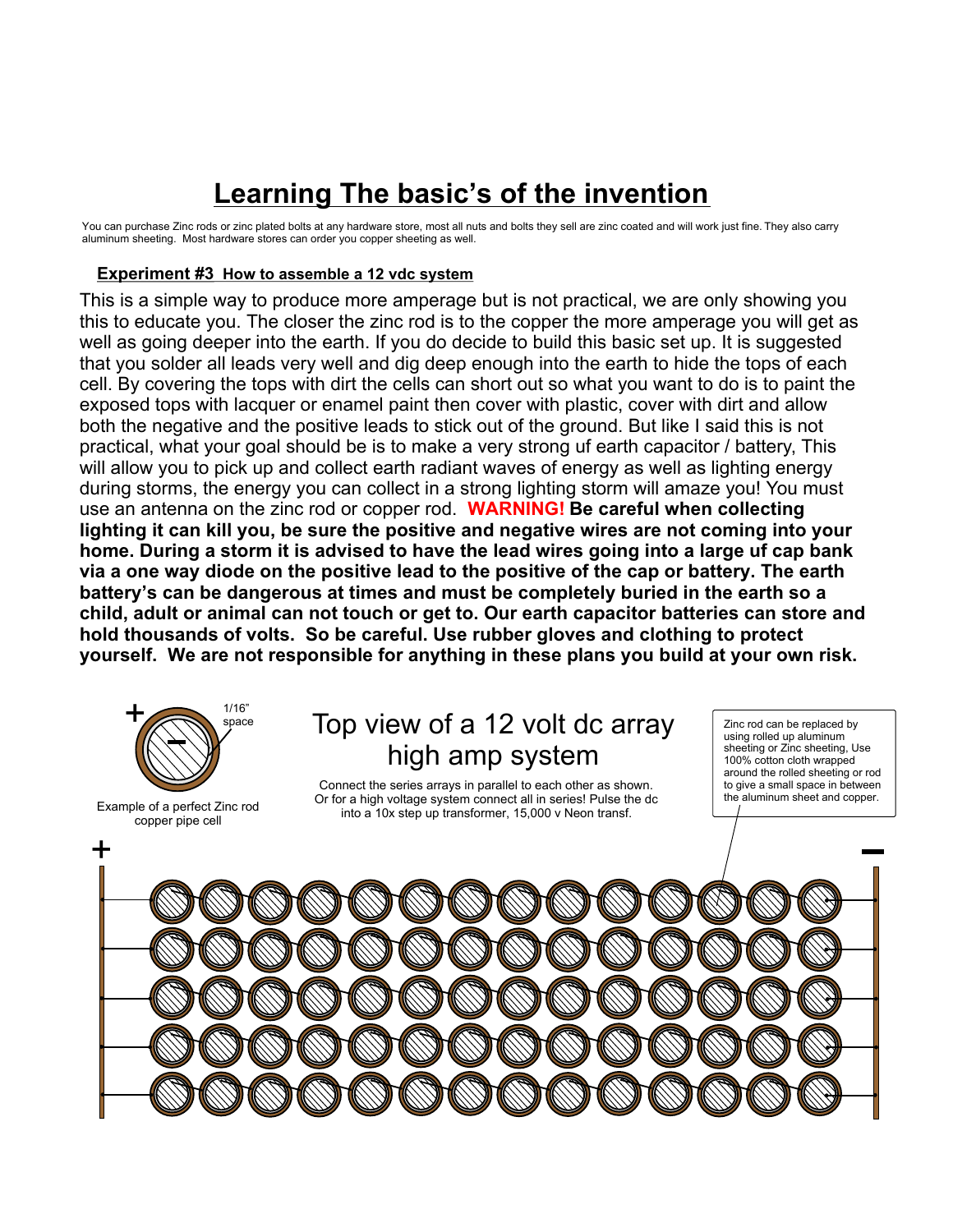#### **Experiment #4 The 6 foot spacing method ( old way )**

There are many US Patents that were Issued back in the 1800's, one of them was issued to a Mr. Deckman. Deckman found that if you take several small pieces of Zinc and Carbon rod and stick them into the ground next to each other and connect them in series ( much like a battery ) you get very liittle gain at all.

+ ነ∎ + +

 But if you put them 6 feet apart you will get a gain In voltage and they will not cancel one another out. so by doing this you can put them In series to increase your voltage and your volt amps. The theory is that there Is some sort of natural energy VORTEX that takes up about that much space for each unit or cell.



 By using this method it will take a lot of ground space, ground space that many people just do not have with the exception of farmers. If you do have the space then think BIG! dig deep and have as many cells as you can get up to 2 to 4 acres. There are much better ways - vs - the old method as you will see. but by using Deckmans old way or our new methods, you can get as much free energy as you want with voltages or amperages as high as you want or desire. The higher the desired amperage the more costly it can get. We are always working to better our inventions to keep the cost down.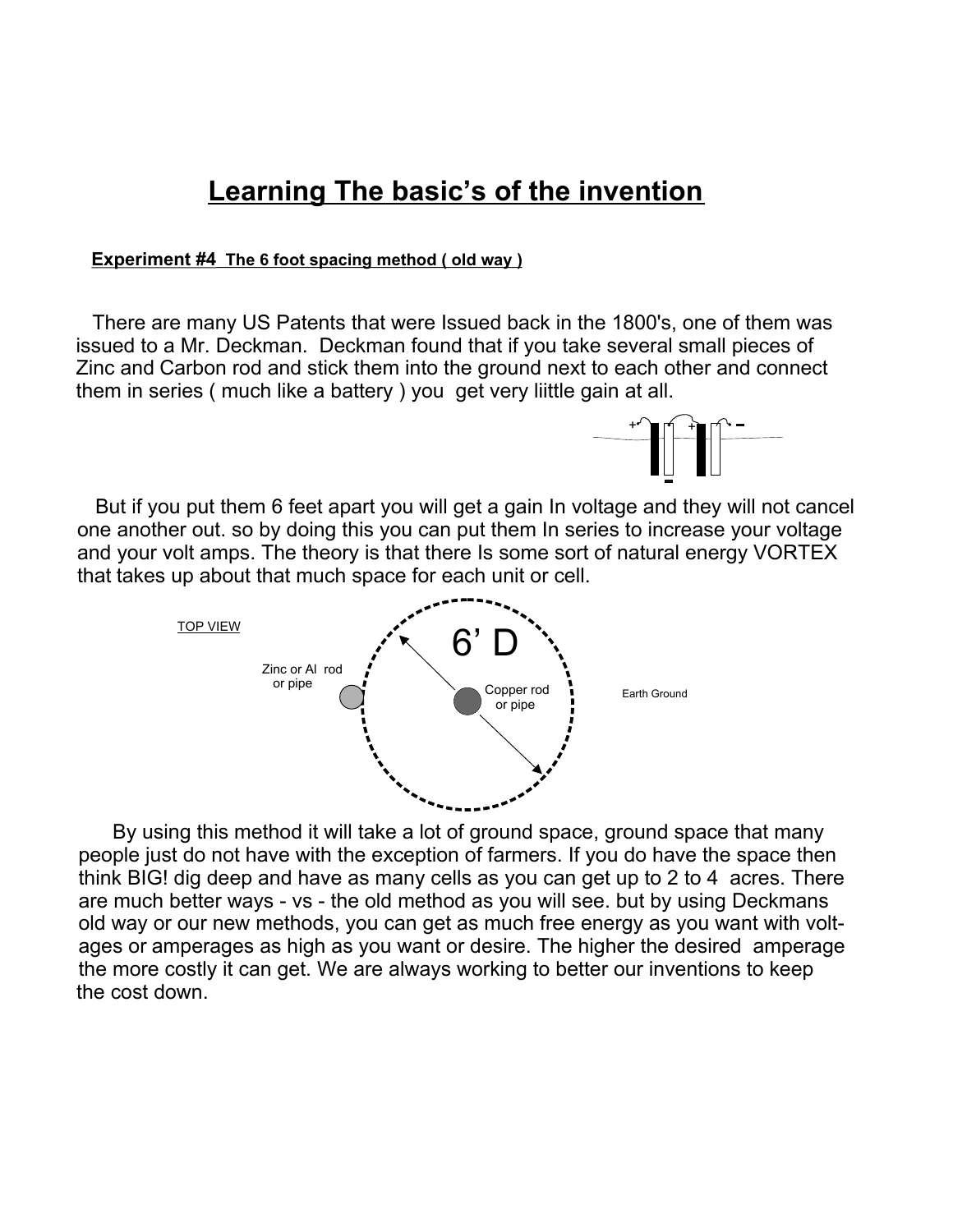By using our new system you can get as much voltage or amperage as you want. Just size It to meet your needs or your budget.

#### **How to get AC current for house hold use.**

You can convert the incoming dc current to ac by using a home made inverter (which we sell the plans to, **5 kw inverter plans \$40 order #579** ) or you can purchase a 12 v to 115 vac inverter from a store or solar panel supply house.. If you are planing to make a 115 VAC system this Is the only way you can do it. You can not get AC current from the ground. You must use our system to charge a deep cycle 12 v marine battery, and then connect our 5,000 watt 120 vdc to ac inverter to the battery to run your home. ( we do not sell kits or inverters assembled, we only sell the plans at this time. )

#### **More on the basic pipe method**

Please note: the dirt level inside each pipe should be up to 1/4" from the top. each pipe should be tightly fliied with dirt. Which will automatically happen when you hammer the pipe into the ground the first time.

Each copper pipe (or cell) should be spaced 1 Inch to 1 1/2 inch apart. Doing this will give you more amperage and voltage.

How to dig a simple deep hole for 8' pipe: There are many ways in which you can do this. you can rent a ground drill bit and rig it up with a electric 2 hp motor or you can use 1" copper pipe.

First: prepare the ground with water to make it moist but not muddy, 2nd: hammer a 1" x 5' copper pipe into the moist ground about 5 inches deep/ then remove it from the ground and take a stick or a water hose to remove the dirt from inside the pipe. Then just repeat the process over and over until you get the desired depth that you want. you can get about 10 feet or more using this method.

**WARNINGI** BE CAREFUL OF ELECTIC POWER LINES WHEN YOU PLACE OR PULL THE COPPER PIPE FROM THE GROUND, IT WILL KILL YOU IF YOU TOUCH A POWER LINE WITH THE END OF THE COPPER PIPE.

We are dealing with a new type of energy as well as conventional energy < Ether energy can go through rubber/ plastic. Iron, etc....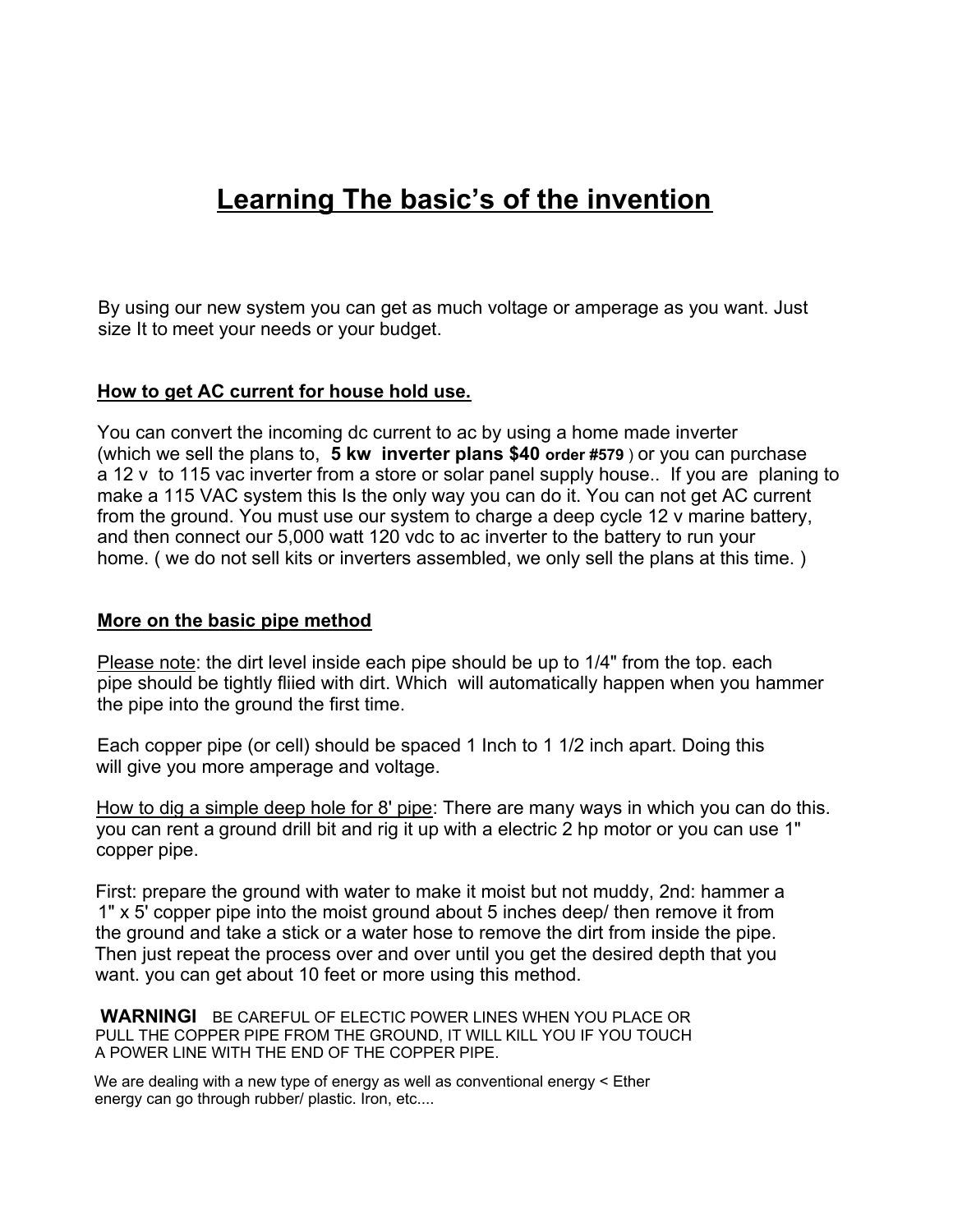### **What is ether or Radiant energy?**

The understanding comes from a very deep study of etheric or static forces, this energy that we are getting out of the ground is what some call LIGHT ETHER, when you separate the light ether from the warm ether you can get these superconductive events. It appears like electricity but it has no heat events related to It.

The point is that the best polarity's of things to get a differential in the light ether is to have a silvered coloured metal and then something that is totally absorbitive/ Like black Carbon.

 So now you have something that's the perfect reflector and something that is the perfect absorber, and once you understand what your pulling out of the ground ( and that it Is not classic electricity as we get out of a normal type of chemical battery), then your going to be farther down the road to understanding how to get much more power out of this stuff.....

There are researchers now that are getting 1 /2 volt to 2 volts dc on a "Quote" volt meter, but it will shock you through an inch of rubber shoes this is not normal electricity!

**Q:** Is this energy coming from the sun and being absorbed In the earth or from the center of the earth?

**A:** Yes, but the primary source of light ether is the sun light, yes the earth does have an economy of light ether which does follow the sun around. BUT IT IS ALSO IN THE GROUND! AND ITS IN THE AIR!

**Q:** Did NokolaTesla know about this in the 1900's?

**A:** Yes, if you read into his writings he was always saying things like, there is more energy moving than just the electricity in this stuff.

**Example:** If you take a large Tesla coil and fire it up, and you drive it with a van de graph generator and you put the output of that into a Tesla coil. you can throw sparks across the room! What these electrostatic machines are gathering is light ether.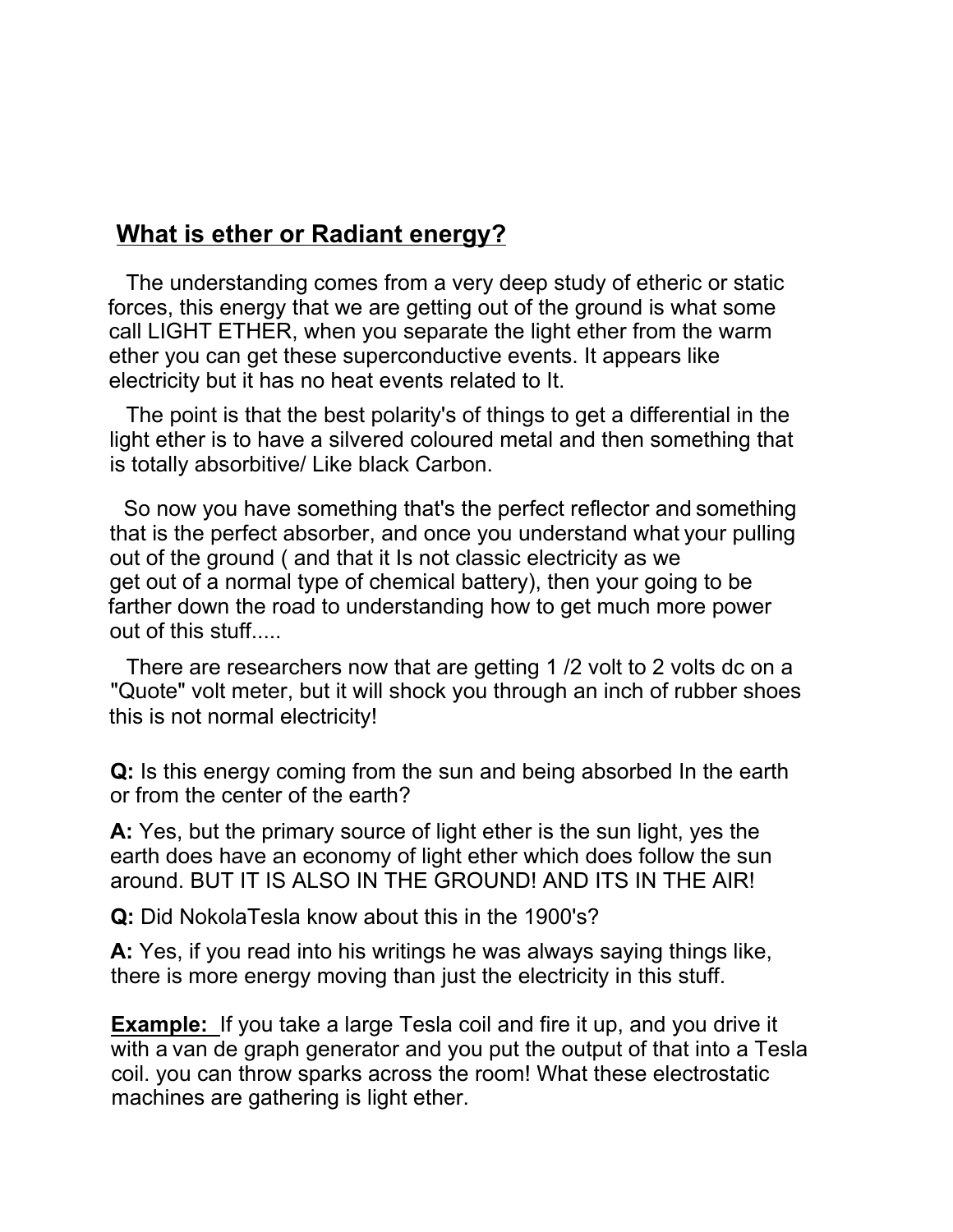### **A Very Strange and New Discovery!**

 While working outside on another experiment I discovered a very strange generator effect, much to my surprise, I found that by using 2 aluminum 8" disks connected to my DC volt meter and by placing both disks in a vertical position while touching the bare earth dirt, and moving one of the disks and allowing the other to be stationary I get a dc voltage positive output! This effect works with any size or shape of aluminum, we used 8" diameter disk x 1/8" thick, we found that size to work best. Also by stacking them like a capacitor you will find that the current output is far greater, For Example: see figure 1, Disk A would have 4 more disks connected in parallel of the same size separated by paper die electrics. The same goes for Disk B .

 First find a spot any where on the ground where there is no grass ( best when wet ). Please note, it's not just creating an acid battery effect, you are also getting a good contact with the ground as a conductor to pick up ether energy.

Now place the disks side by side, attach your DC voltmeter probes onto the disks, one negative and one positive. DC meter should be on the lowest setting, now place both disks on the ground very softly and move **disk B** and **do not move disk A** (positive.) You will notice you are getting a small amount of voltage and amperage. Now Move **disk A** and do not move **disk B. THE POLARITY CHANGES**.

 The rule here is; The disk that moves is always positive. since we can get a polarity change just by moving the disks at opposite times. You can make a very simple mechanical device to get AC current from on top of the earth. Again, this is not just a chemical reaction we have done many test to prove this. You can also get a small voltage reading in dry dirt. The reason for the smaller voltage in using dry dirt is because a low conductance resistance is taking place here, keeping the system from being in contact with the earth and collecting the earth **ether energy.**



Do not move A disk Move B disk A disk A disk and Move B disk  $\mathcal{L}(\mathcal{L})$ FIGURE 1.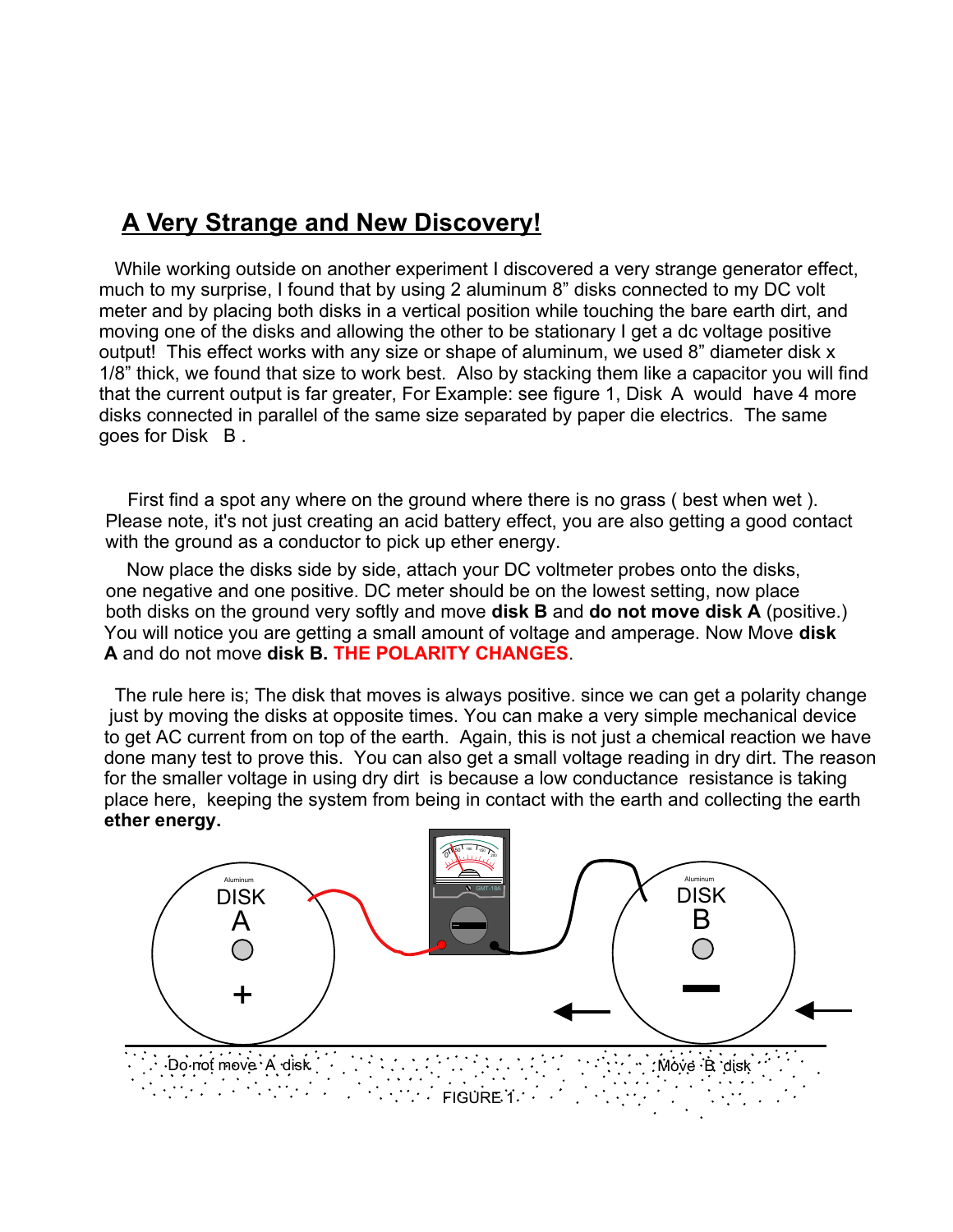### **Capacitor Sheet Method**

 This method is far better than using pipes or rods. By using copper and zinc or aluminum foil sheets you will get much more amperage out of your system!

The amperage you will be collecting will be coming from 3 different sources,

- **1. The acid in the ground and water**
- **2. Energy that is being transmitted from the earth itself**
- **3. Energy that is being transmitted from the sky and space.**

This may all seem unbelievable but it's true and is a fact! The more plates that you add the more power you will get! The copper sheet(s) is the positive, it must be facing down toward the earth. The aluminum or zinc sheet(s) is the negative and must be facing toward the sky! Between each sheet place 1- cotton or course screen printing mesh or other plastic course mesh cloth material. you can use a hole puncher to punch exact holes in each sheet, use 2 holes per sheet copper and aluminum. Use a 8 1/2" x 11" paper puncher one that is adjustable. next use a 3/4 wood base and drill hole for wood dowel rods to fit to the holes you punched in the sheets, you will have a total of 4 wood dowel rods, 2 on the right for the copper sheets and 2 on the left for the aluminum sheets to fit over, cloth die electric can be done the same. You then need to assemble dry and use another 3/4" wood board for top holding plate, which will fit over the wood dowel rods on top, sandwhich and press the assembly together and tape in place with duct tape, drill 2 long bolt holding holes on bottom wood base and top wood base then attach long bolts and nuts and tighten down. Remove tape. and attach wires, water the entire capacitor assembly and bury in the ground.

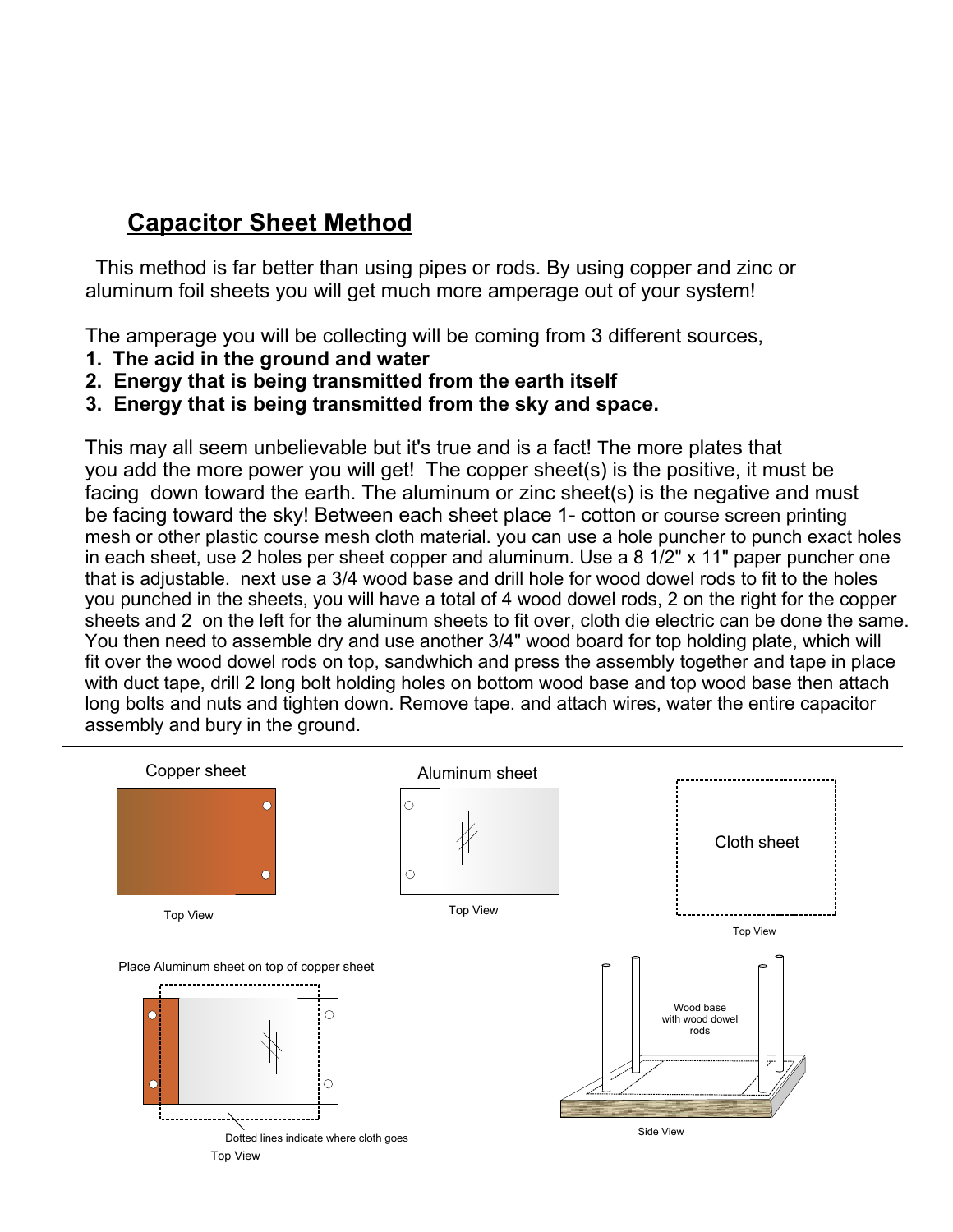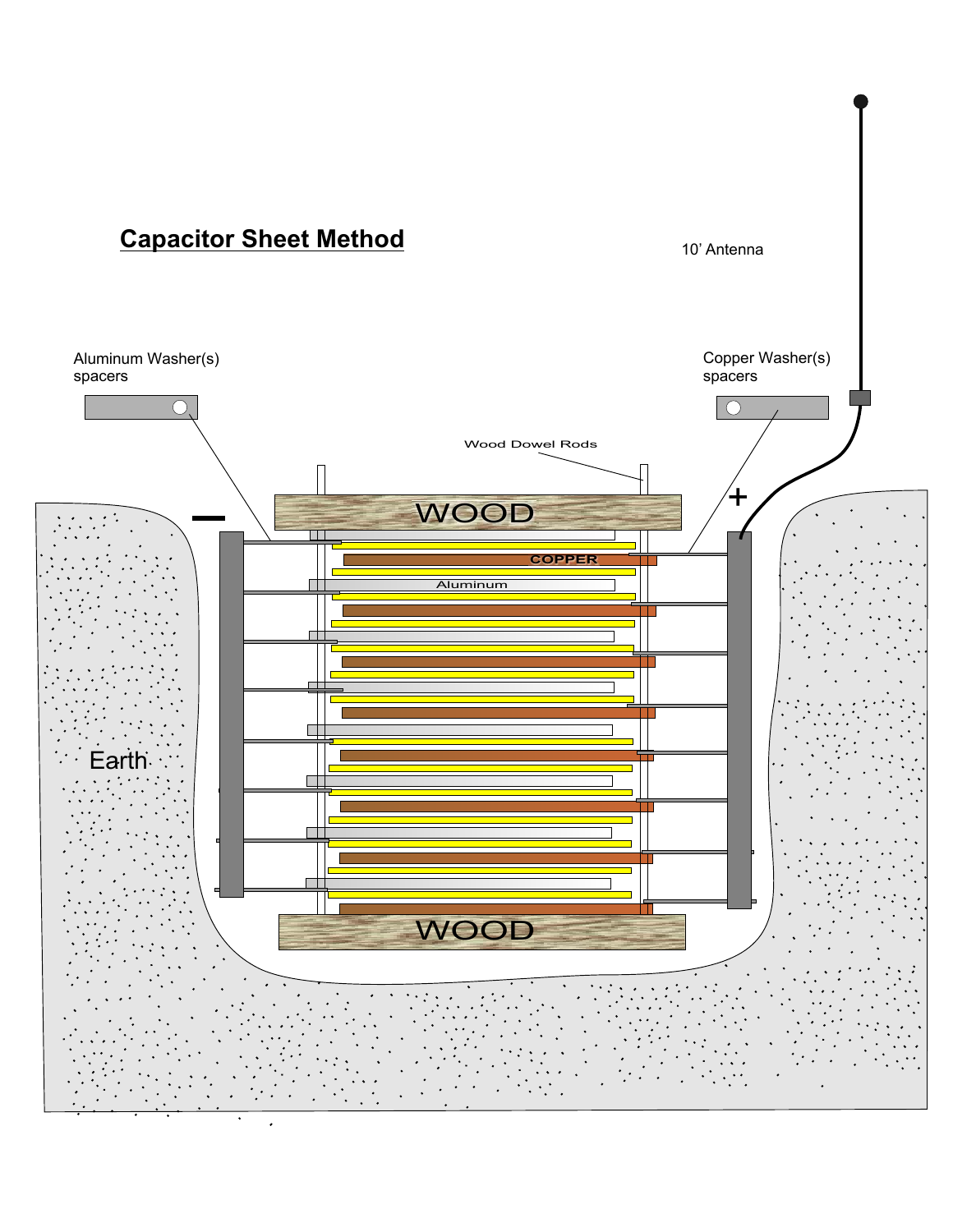### **Capacitor Sheet Method**

Again, the more plate sheets of metal you add (or cells ) the more power you will get! Remember it's all about capacitance. You are collecting more than just simple battery type power. The copper plate sheet is the Positive + and the Aluminum sheet is the negative. There are many ways in which one can build this type of earth energy collector, below is simply an example of another shape and form. In this type we use water holes. water holes must all be in exact spots.



Figure #1 Top View of separate pieces

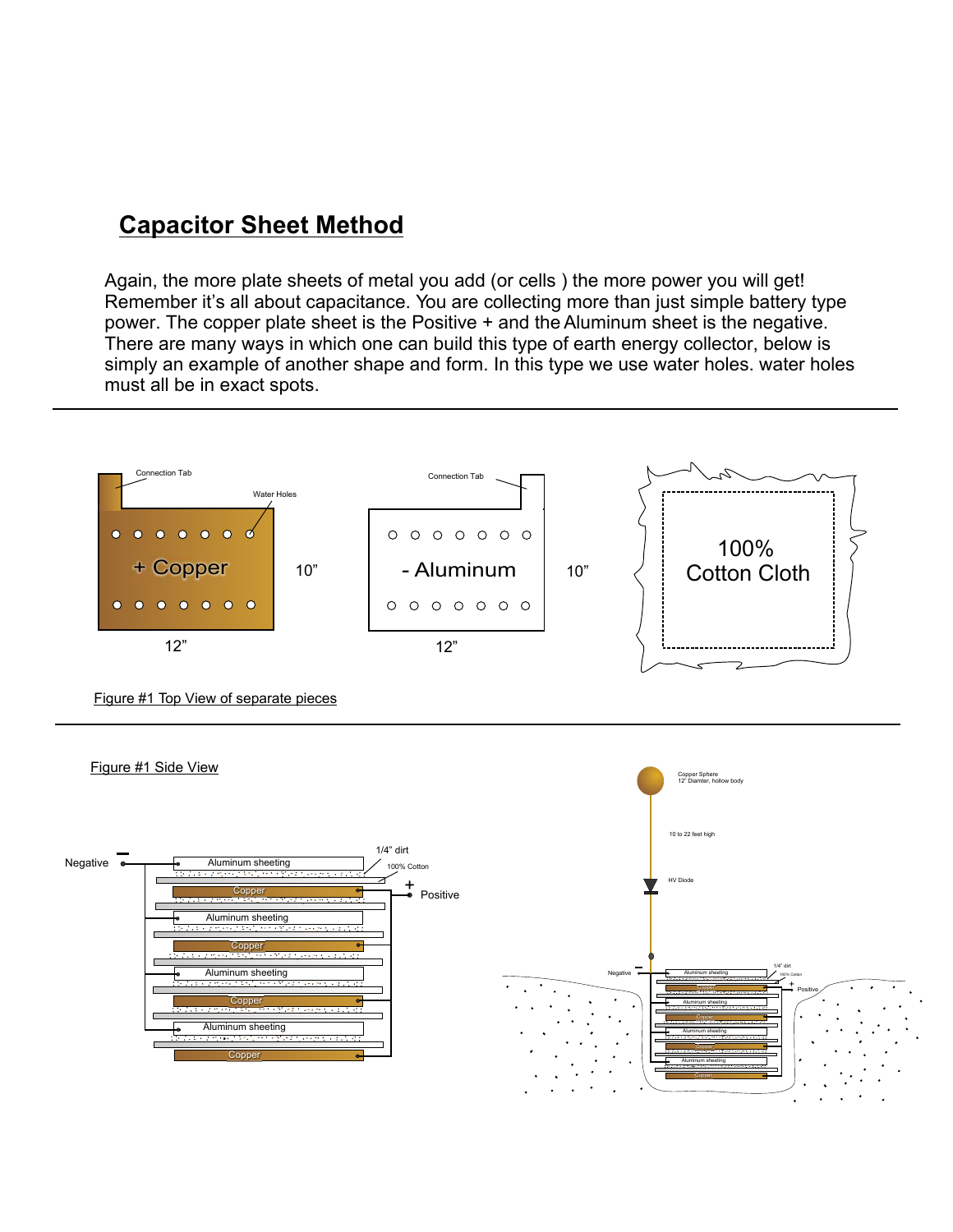# **OUR MORE ADVANCED EARTH CAPACITOR!**

### **( EECC) Earth Energy Coil Capacitor!**

To collect more ether earth energy atoms, build the following **Earth Energy Coil Capacitor.** This is far better than anything we have found yet! Much more power and is easier to build.

**Start with our EECC Model #1**, Take a 5/16" zinc rod or aluminum rod, cut to 7.5" long. Now use #27 bare copper wire, secure it in a drill press ( which you will then turn by hand). Cover zinc rod with paper one layer, use very tiny bits of tape to secure. Now apply the copper wire over the paper, remember to use copper that is not coated! Tape one end of the copper wire to the end of the zinc or aluminum rod and begin to slowly wind. Each wind must be perfectly fitted side by side, paper should be 5.5" long, total length of winds should be 4" long centered on paper. Once you are done with the first layer, apply another piece of paper to the top layer of the first copper layer, do not use to much tape to secure paper in place! Now begin your 2nd layer, repeat this same process until you have about 10 layers, ( the more layers the better!) Copper must not touch the zinc or aluminum. When done hot glue or epoxy a small end piece of the copper wire so it will not come unwound. This is one complete cell, keep in mind this is a small test version, to get more power you have to THINK BIG! Build larger cells, using larger size copper. Then place them in salt water to test, 2 cells can be connected in series, after that you must connect them by use of capacitors, diodes and electronic or hand wound spring switches. If you build 20 of these and try to connect them all in series without a cap/ diode switching method, the cells will cancel each other out. Keep in mind you want water to get to each layer as well as the zinc or aluminum. You can also use Aluminum or zinc pipe.

+

Aluminum pipe

Copper Wire Layers

Now concerning the paper Die Electric, Paper will not last very long, test and find a water absorbing plastic die electric,( mesh type). We suggest that you use Plastic screen mesh that you can buy at any hardware store, if all you are interested in is collecting small voltages then use one layer in between each layer of copper, if you are interested in collecting higher voltages such as lightning charges then you must use more layers of plastic screen mesh to thicken the die electric so the higher voltages will not short out your system. Paper may not last longer than 1 year, Plastic screen mesh or polyester screen printing mesh will last for many years.

**EECC Model #2** Same as #1, but different. In this design we use #27 copper COATED wire, instead of bare wire. since the copper wire is coated and not bare, each layer must be sanded, that is, the top portion of the copper coated layer must be sanded off so it will be exposed to the water and acid, a die electric should still be used in this case. This type makes for a very high efficient earth cap!

**EECC Model #3** Same as #1 but reversed! You will use aluminum wire and a copper rod or pipe. Use a 3/4" copper pipe and wind the die electric paper or plastic mesh and Aluminum bare wire around the copper pipe as explained in Model #1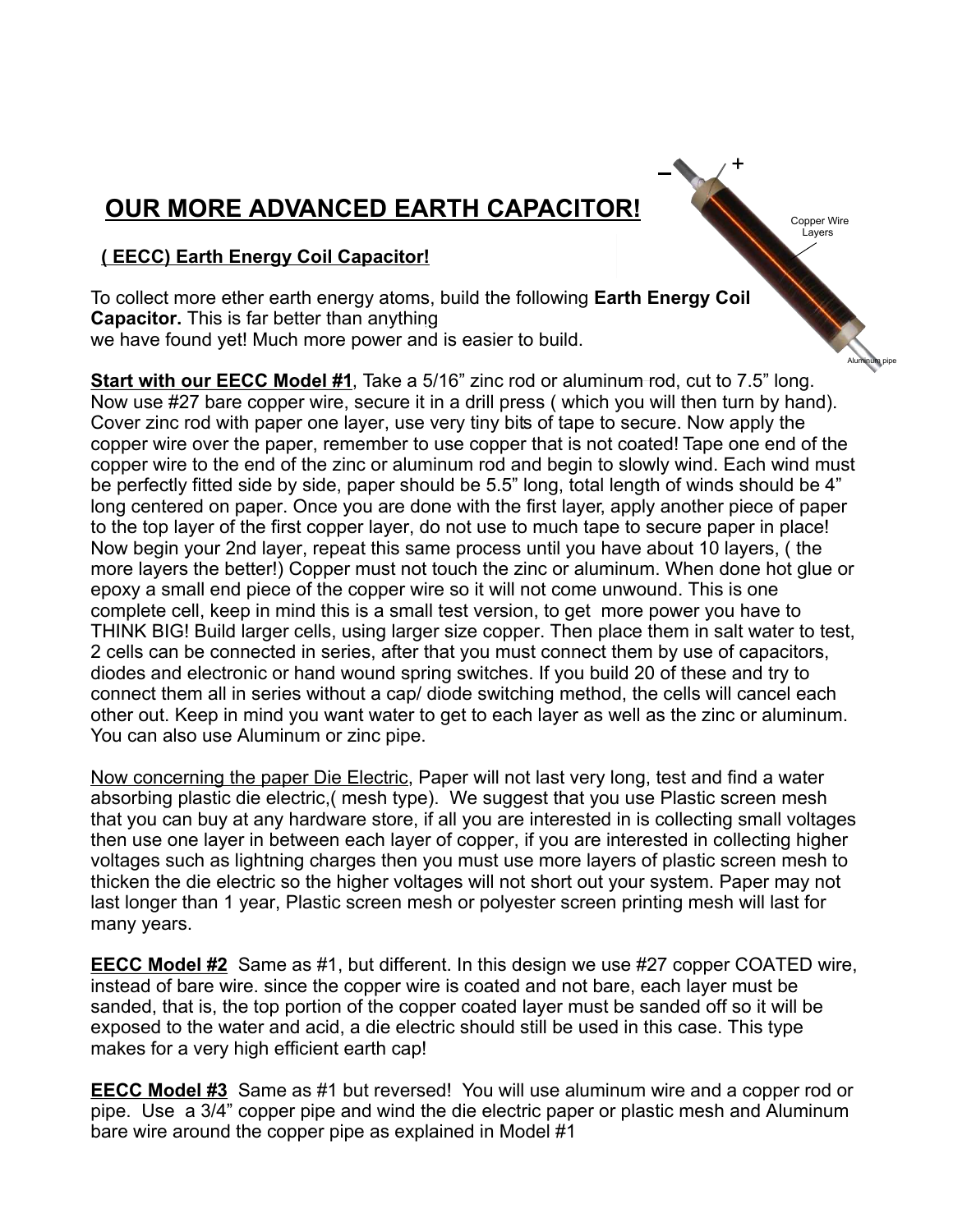### **OUR MORE ADVANCED EARTH CAPACITOR!**

### **( EECC) Earth Energy Coil Capacitor!**



is an example of a mid size cell and can be very powerful! This is ½ size of a large cell.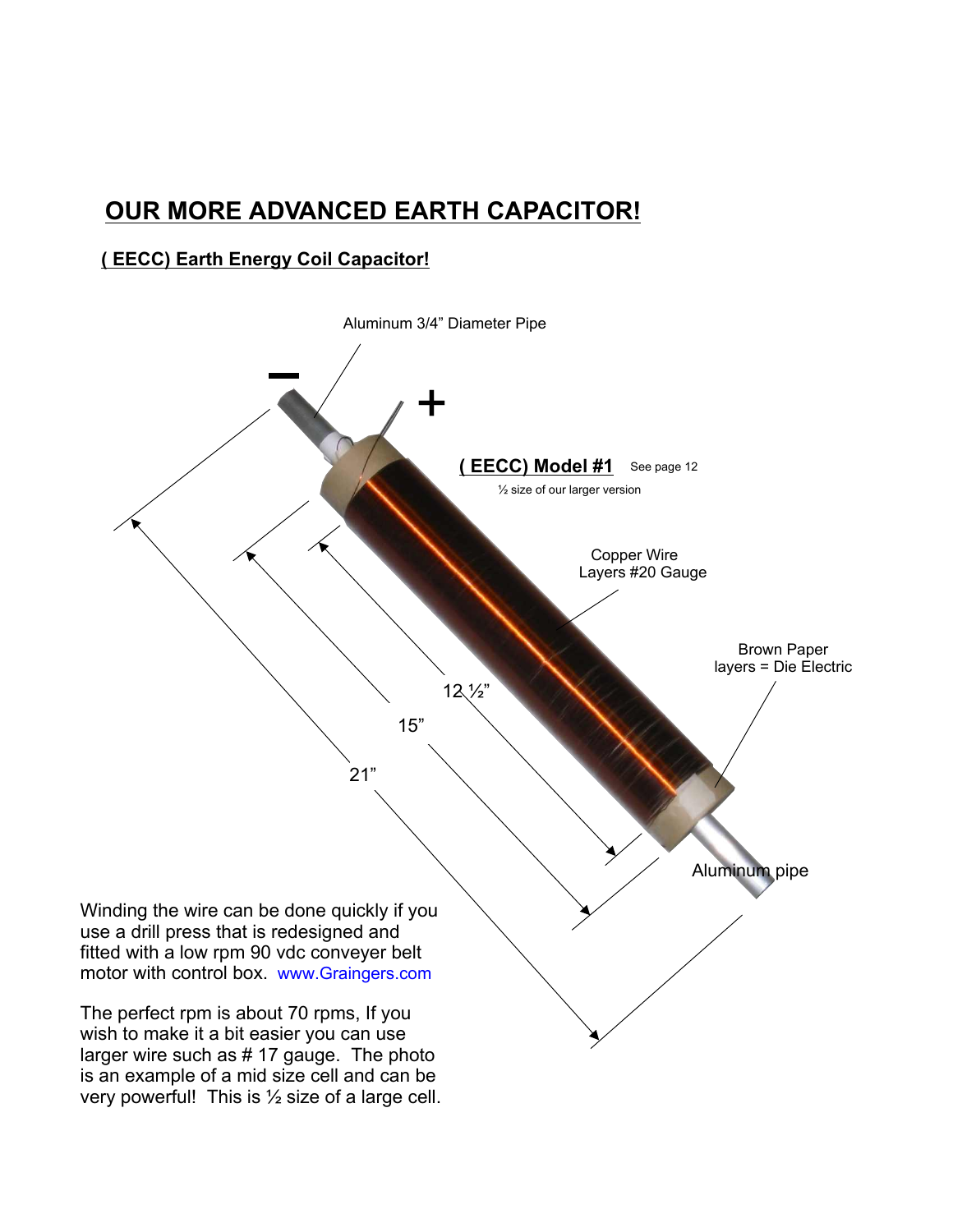# **OUR MORE ADVANCED EARTH CAPACITOR!**

### **( EECC) Earth Energy Coil Capacitor!**



Our small test model #1, we used #22 bare copper wire wrapped around a zinc rod, each layer had a paper die electric, tested in tap water. 5 layers. Output =  $89$  vdc x 3.5 ma, this is low. more layers will = more capacitance which ='s more amperage and voltage.



Small Drill press turned into a Coil Winder

The more layers, the more free earth energy you can collect!





Small Drill press turned into a Coil Winder. We turned this by hand. Larger coils is best to use low rpm motor at about 70 rpms, In this picture you see that we wound each wind side by side, this makes for a more high efficient earth cap. You can wild wind if you like if you use smaller wire like #31 to #34.

Side View Ideal size for experimenting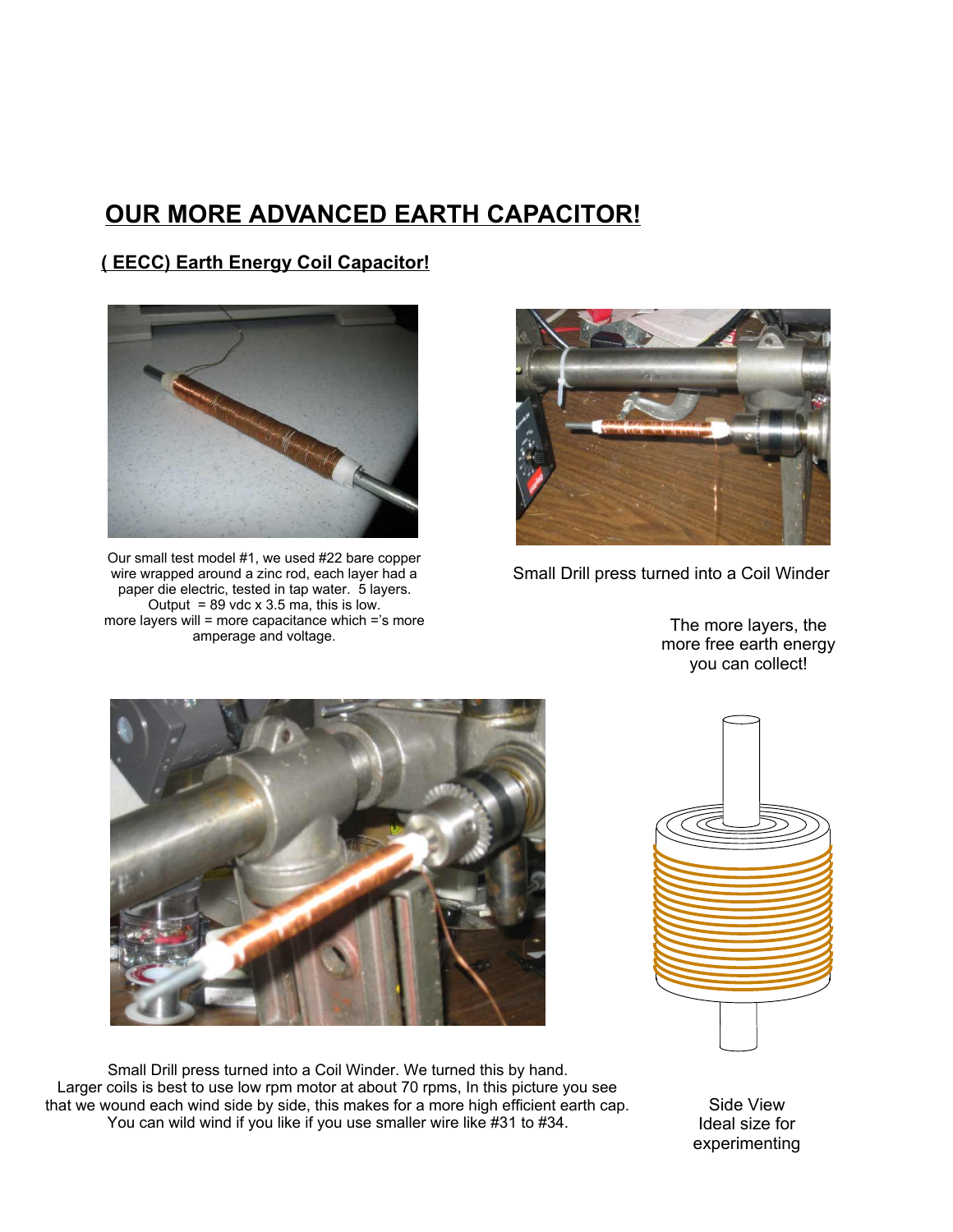

**MODEL #4 Rolled Earth Capacitor**







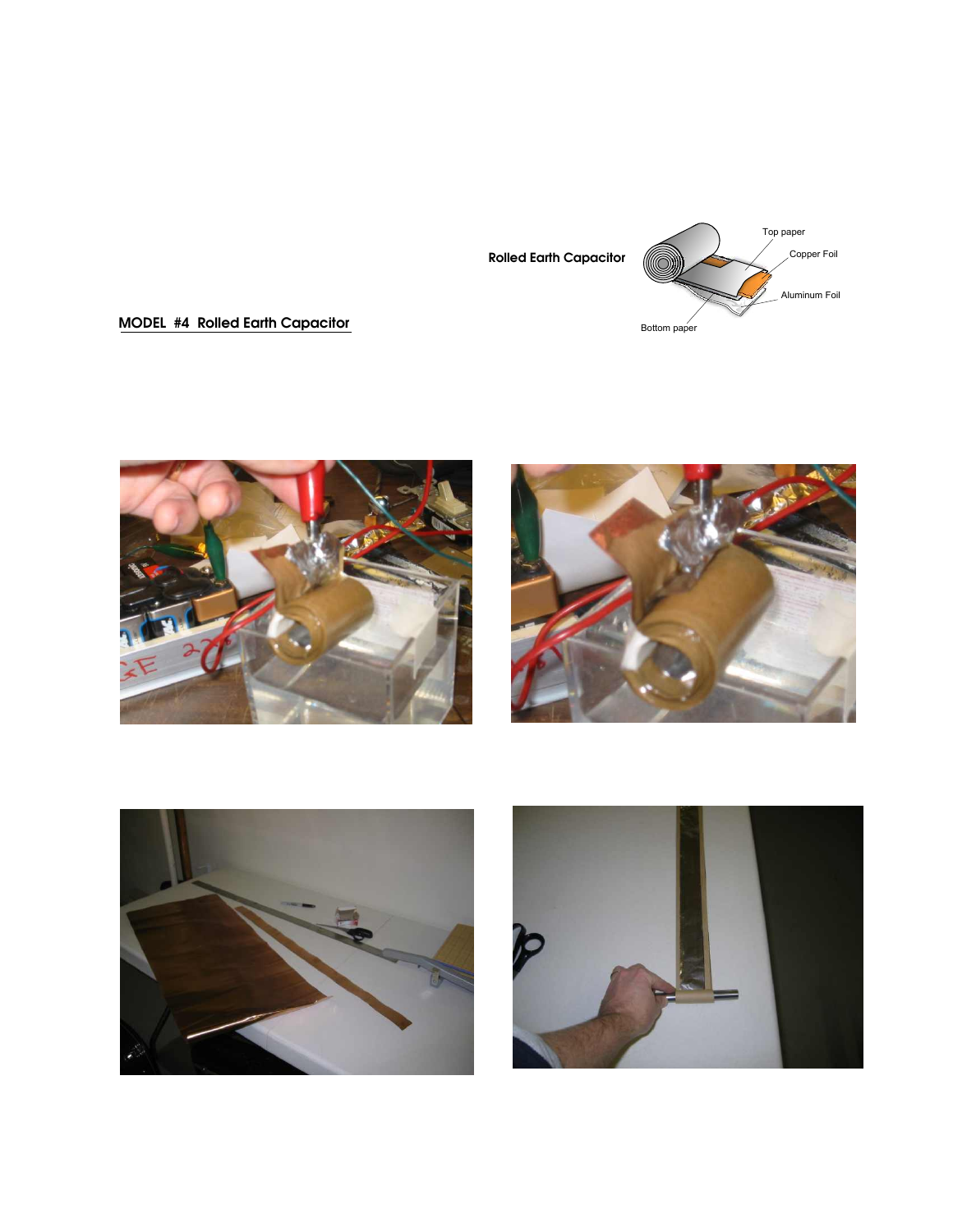### **( EECC) Earth Energy Coil Capacitor!**

**MODEL #4 Rolled Earth Capacitor**



### **Rolled Earth Capacitor**

Bottom paper



Again rolling this type of earth capacitor is very hard, Everything must be kept straight and inline with one another, Manufacturers of rolled electrolytic capacitors use computers and machinery. I am sure a simple home made roller with pin registration could be designed very easily. This type of earth battery is very high efficient. Paper is not a good die electric for high voltages! If you are wanting to collect earth and storm HV Currents you must use a thicker die electric. Metals must be spaced properly for storing high voltage.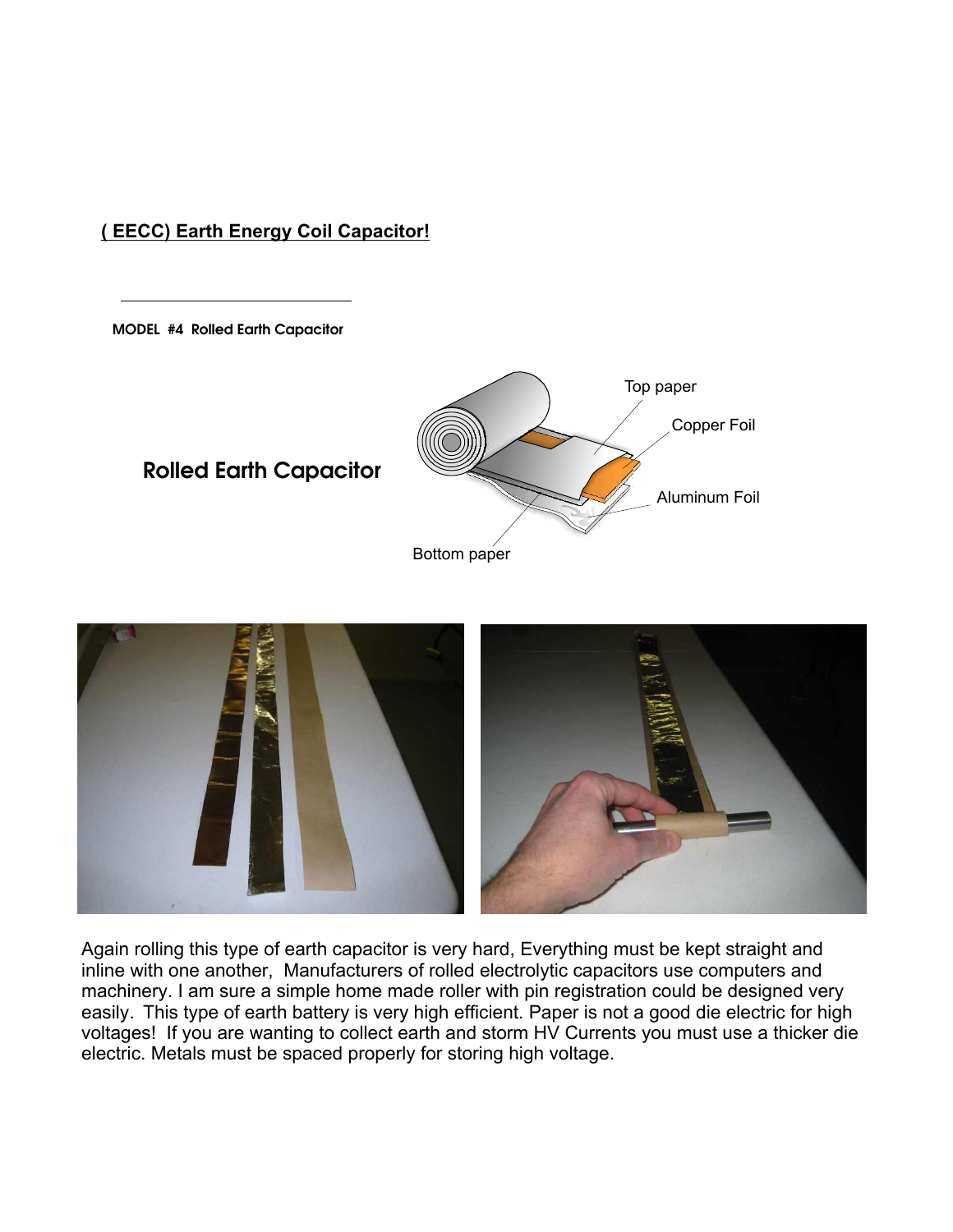### **( EECC) Earth Energy Coil Capacitor!**



Photo of one type of Capacitor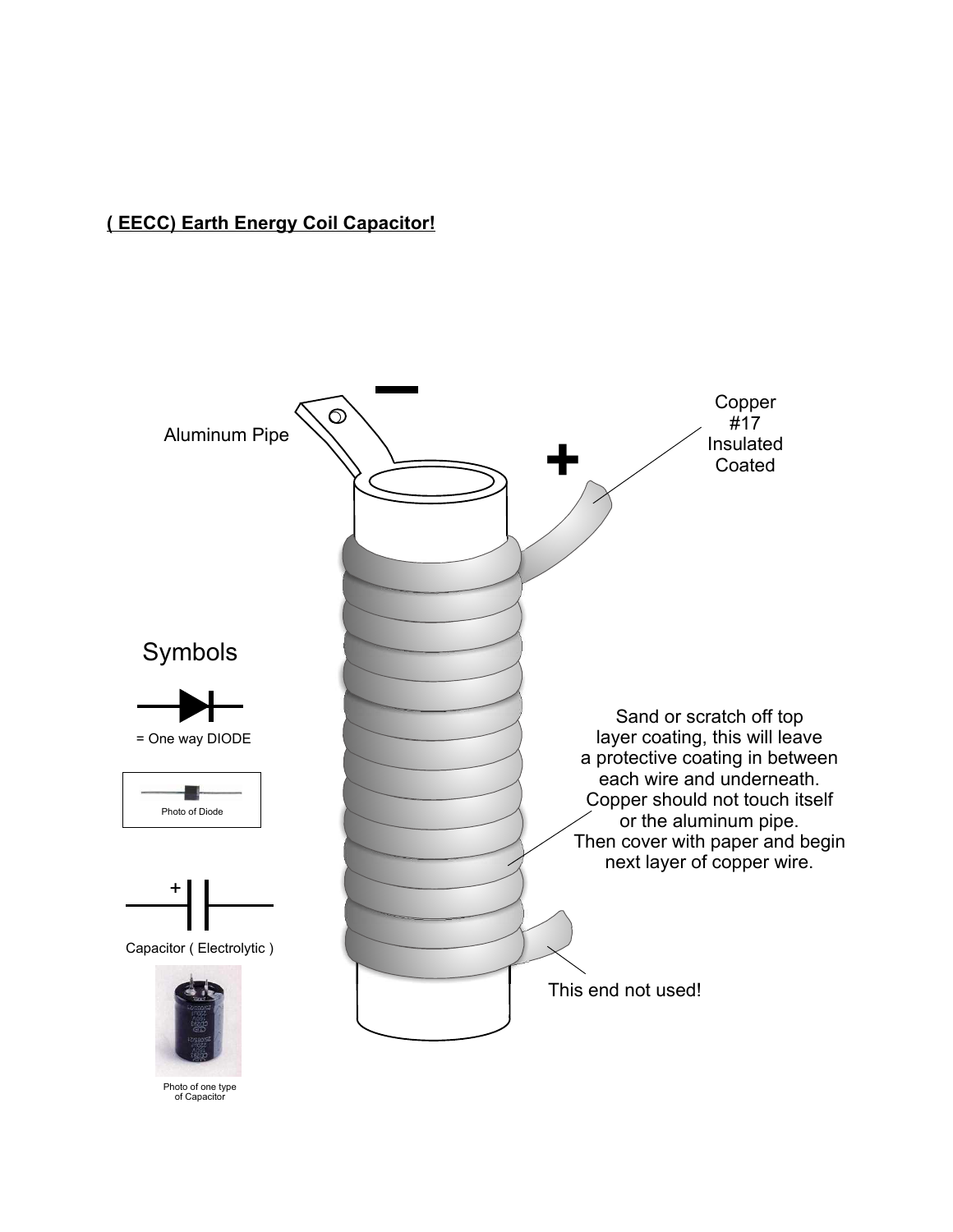#### **CONNECTING THE CELLS IN SERIES**

How to connect the cells in series to increase the output voltage without allowing the cells to cancel each other out. Figure **A** The Copper pipe and zinc rod method without the use of plastic on bottom of pipe. **Figure B** is the coil earth cap method.



Use electrolytic capacitors to store the charge coming from each cell, then connect them in series using Commutator Sw's connected to a small rotor shaft, connected to a milliamp solar cell hobby motor or build a small fuelless engine electric motor to run on and off switch's. You can also build a very low milliamp electronic switching circuit and use the earth energy to power it. Or another more simple way would be to use a hand spring type device ( timer type ) glue small magnets on a long rotating rotor arm connected to the inner spring. Then place small reed relay magnetic switches, on each timing magnet ON position. should have multi reed sw's, as the unit turns if gives time for the caps to charge and then comes around and connects caps all in series which in turn discharges into main cap dump.



Hand wound spring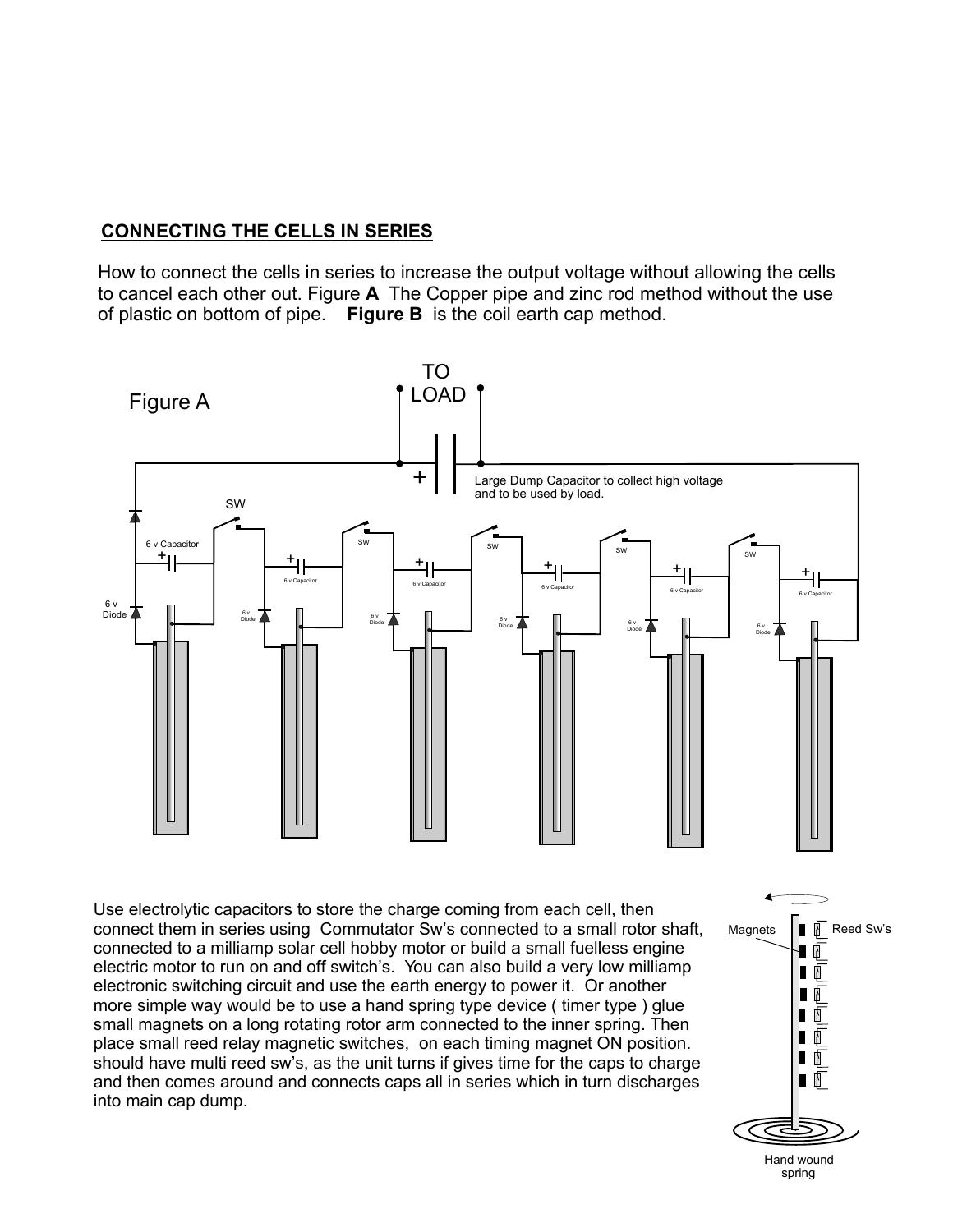



**Copper**



Symbols

= One way DIODE





Capacitor ( Electrolytic )



Photo of one type of Capacitor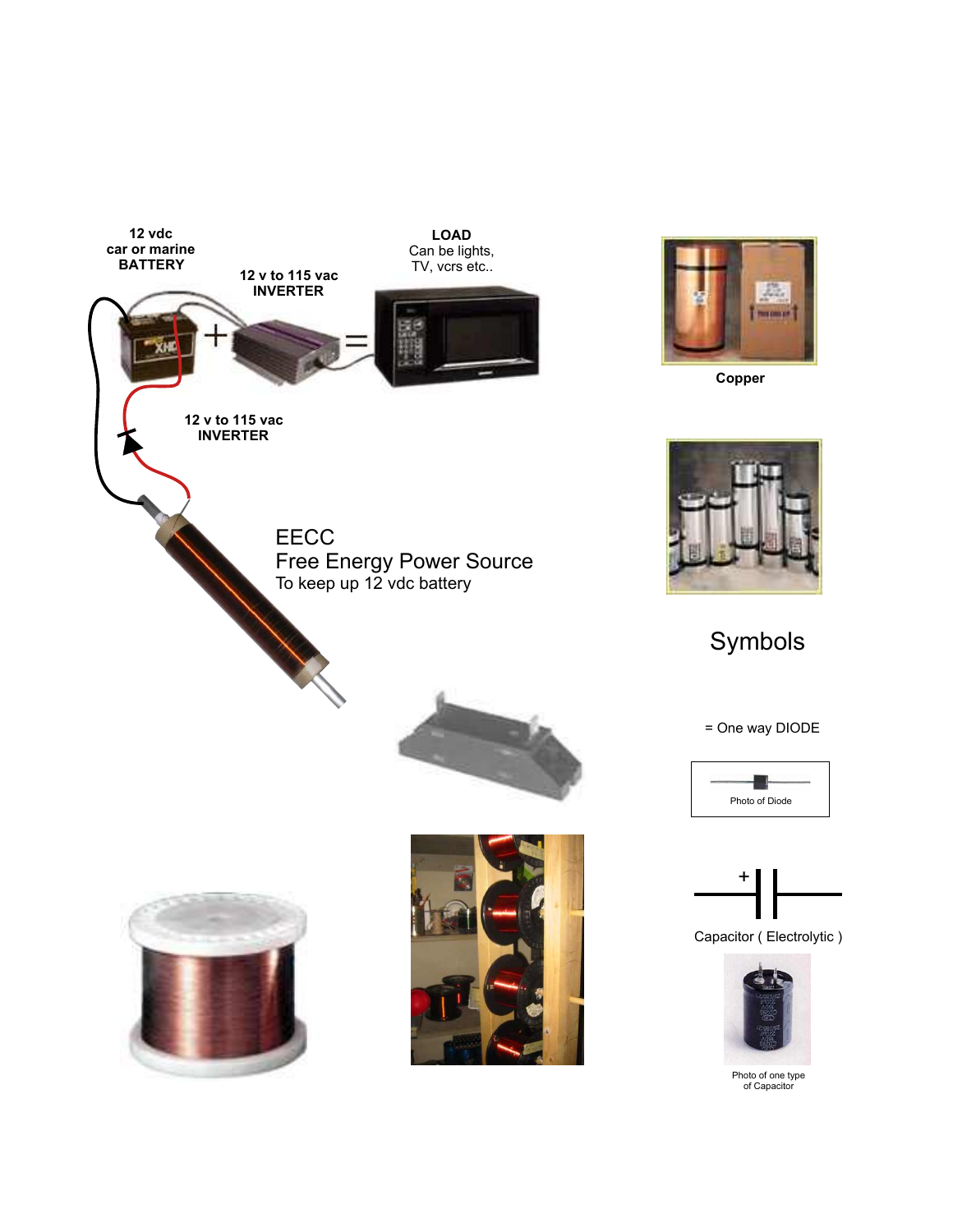**Suppliers List**



Copper Foil

Search

See www.google.com



Use there search engine to find copper foil tape

- 2. http://www.glassmart.com/foil\_menu.htm
- 3. http://www.globalsources.com

Search Google.com for:

- 1. Copper flashing
- 2. Inverters
- 3. Batteries
- 4. Copper coated wire
- 5. Copper wire
- 6. Electronic parts and supplies
- 7. Diodes
- 8. Capacitors
- 9. Free energy from the earth
- 10. Zinc rods









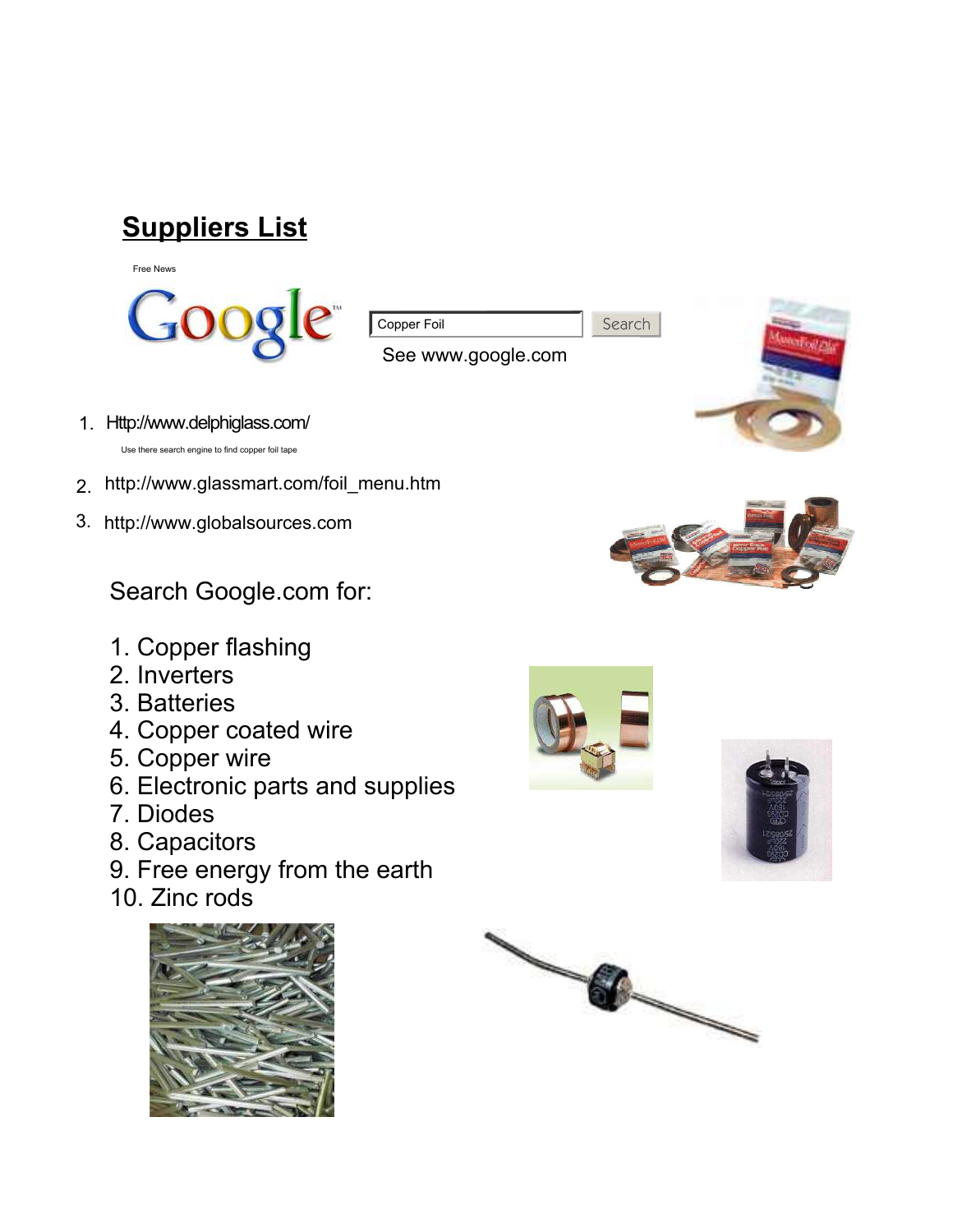# **EECC update**

# Step One



Apply first layer of wire, remove, metal wire guides, apply more paper, then repeat over and over again until you have about a 5 to 6 inch diameter roll of wire and paper. Makes a very powerful earth capacitor!